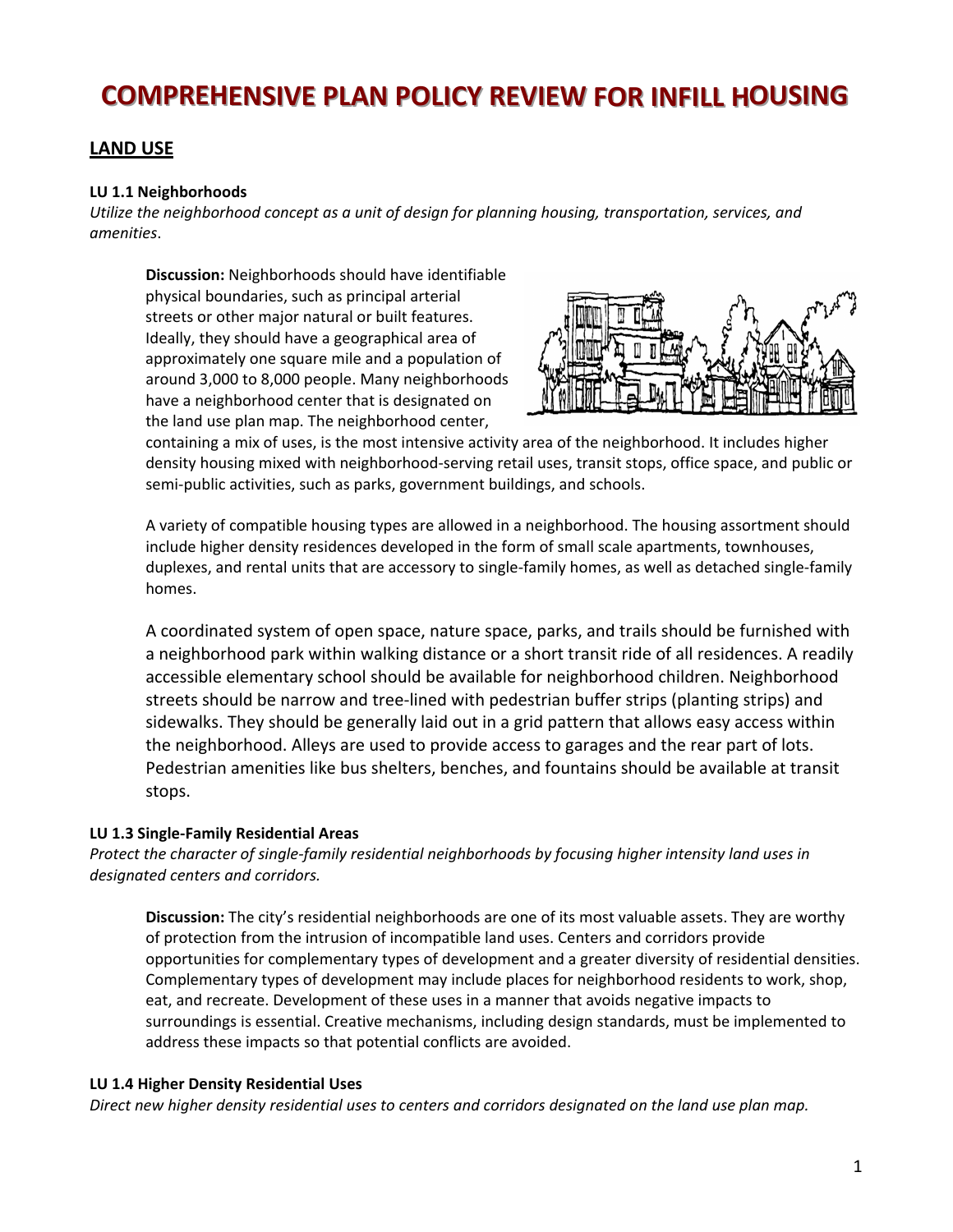**Discussion:** Higher density housing of various types is the critical component of a center. Without substantially increasing population in a center's immediate vicinity, there is insufficient market demand for goods and services at a level to sustain neighborhood‐scale businesses. Higher density residential uses in centers range from multi‐story condominiums and apartments in the middle to small-lot homes at the edge. Other possible housing types include townhouses, garden apartments, and housing over retail space.

#### **LU 2.1 Public Realm Features**

*Encourage features that improve the appearance of development, paying attention to how projects function to encourage social interaction and relate to and enhance the surrounding urban and natural environment*.

**Discussion:** The "public realm" is the public or private area where people interact with their surroundings or other people. The "public realm" is affected by the appearance, use, and

attractiveness of development and how it functions. It is important to design buildings to maintain compatibility with surrounding development, and to design sites that provide for pathways, attractive and functional landscaping, properly proportioned open spaces, and other connecting features that facilitate easy access between public and private places.

## **LU 3.2 Centers and Corridors**

*Designate centers and corridors (neighborhood scale, community or district scale, and regional scale) on the land use plan map that encourage a mix of uses and activities around which growth is focused*.

**Discussion:** Suggested centers are designated where the potential for center development exists. Final determination is subject to the neighborhood planning process.

#### **LU 3.3 Planned Neighborhood Centers**

Designate new centers or corridors in appropriate locations on the land use plan map through a neighborhood *planning process.*

**Discussion:** The comprehensive plan recognizes that centers and corridors are the most appropriate venue for the location of commercial and higher density residential uses. In some areas of the city, there may be a need to establish a center or corridor. The exact location, boundaries, size, and mix of land uses in a potential neighborhood center should be determined through the neighborhood planning process. This process may be initiated by the city at the request of a neighborhood or private interest.

#### **LU 3.5 Mix of Uses in Centers**

*Achieve a proportion of uses in centers that will stimulate pedestrian activity and create mutually reinforcing land uses.*



**Discussion:** Neighborhood, District, and Employment Centers are designated on the land use plan maps in areas that are substantially developed. New uses in centers should complement existing on‐site and surrounding uses, yet seek to achieve a proportion of uses that will stimulate pedestrian activity and create mutually reinforcing land use patterns. Uses that will accomplish this include public, core commercial/office and residential uses.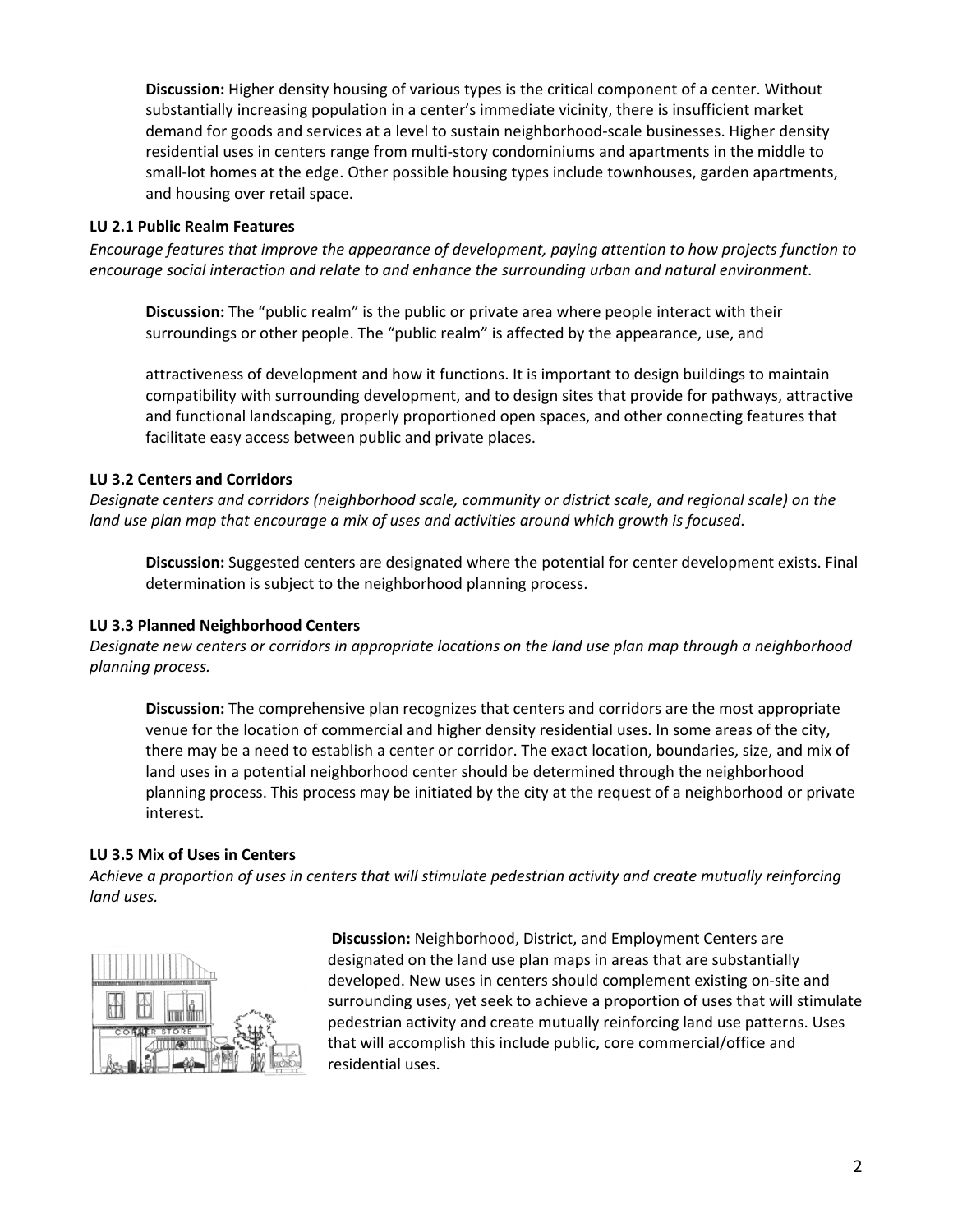#### **LU 3.11 Compact Residential Patterns**

*Allow more compact and affordable housing in all neighborhoods, in accordance with neighborhood‐based design guidelines.*

**Discussion:** Compact and affordable housing includes such choices as townhouses, accessory dwelling units (granny flats), live-work housing, triplexes, zero-lot line, starter, small-lot, and rowhouses.

#### **LU 3.12 Maximum and Minimum Lot Sizes**

Prescribe maximum, as well as minimum, lot size standards to achieve the desired residential density for all *areas of the city.*

**Discussion:** One of the ways to use the remaining usable land more efficiently is to increase the overall housing density. Increased density promotes efficient and cost-effective provision of city facilities, services, and transportation systems and enables the provision of affordable housing.

#### **LU 4.1 Land Use and Transportation**

*Coordinate land use and transportation planning to result in an efficient pattern of development that supports alternative transportation modes consistent with the transportation chapter and makes significant progress toward reducing sprawl, traffic congestion, and air pollution.*

**Discussion:** The GMA recognizes the relationship between land use and transportation. It requires a transportation element that implements, and is consistent with, the land use element. The transportation element must forecast future traffic and provide information on the location, timing, and capacity needs of future growth. It must also identify funding to meet the identified needs. If probable funding falls short of needs, the GMA requires the land use element to be reassessed to ensure that needs are met.

#### **LU 5.5 Compatible Development**

*Ensure that infill and redevelopment projects are well‐designed and compatible with surrounding uses and building types.*

## **TRANSPORTATION**

#### **TR 3.1 Transportation and Development Patterns**

*Use the city's transportation system and infrastructure to support desired land uses and development patterns, especially to reduce sprawl and encourage development in urban areas.*

**Discussion:** Transportation and land use planning must be coordinated for the city to function smoothly, efficiently, and healthily. Investments in new transportation infrastructure can have both positive and negative impacts on the city. For example, while it may be relatively easy to build new streets or expand existing streets at the edge of the city to add transportation capacity, that can lead to sprawling development that, in the long run, is costly to the city.



#### **TR 3.3 Walking and Bicycling‐Oriented Neighborhood Centers**

*Incorporate physical features in neighborhood centers to promote walking, bicycling, and other non‐motorized modes of transportation to and within the centers, reducing the need for driving.*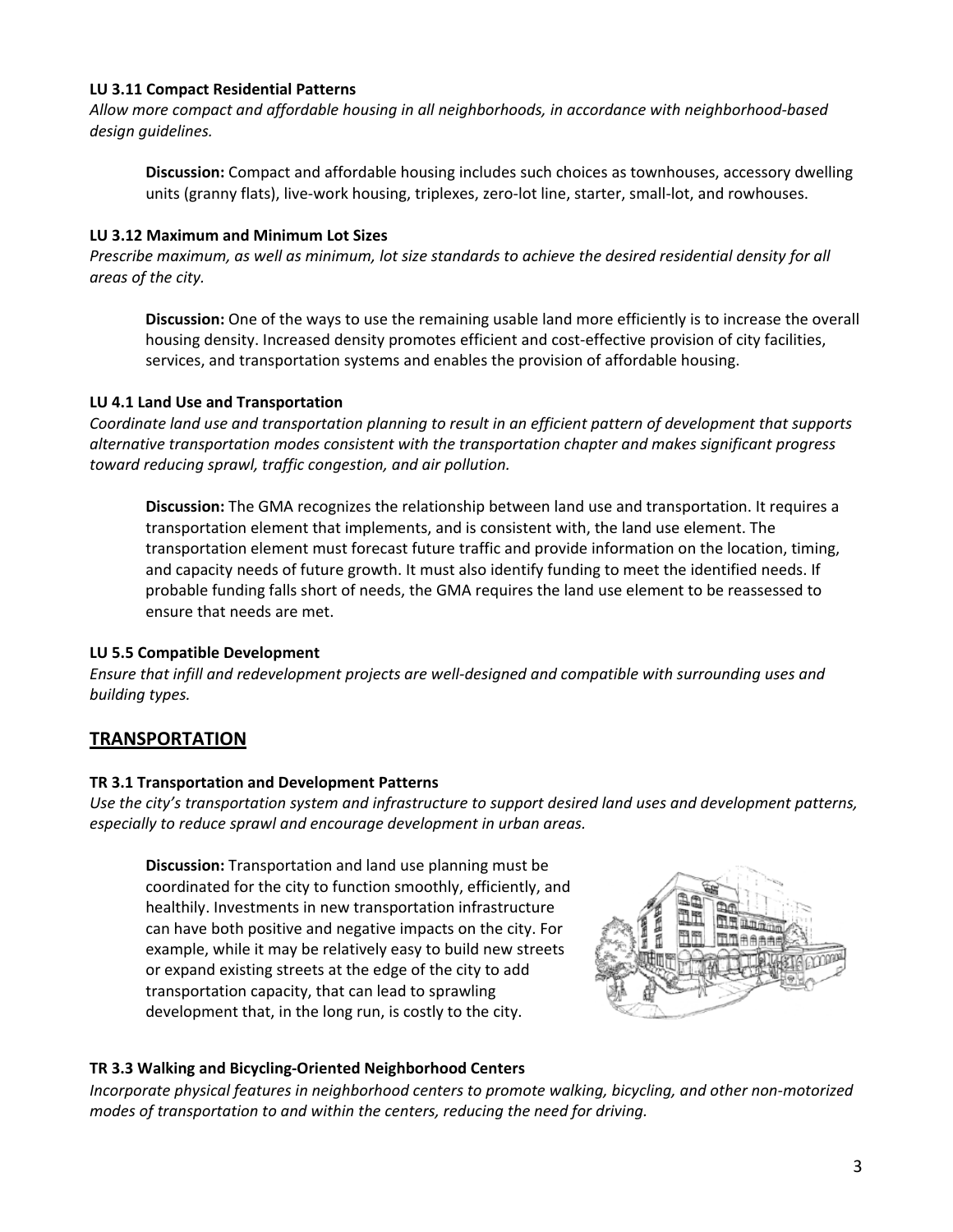**Discussion:** This policy, though similar to TR 2.1, "Physical Features," is included to ensure that the neighborhood services desired in TR 3.2, "Reduced Distances to Neighborhood Services," are walking and bicycling oriented. Development that requires driving to the development and from place to place within the development should be avoided.

#### **TR 3.4 Increased Residential Densities**

Increase residential densities, as indicated in the land use element of the City of Spokane's Comprehensive Plan, *to support the efficient functioning of transit and mass transit.*

**Discussion:** Residential densities relate strongly to transportation options. Lower densities decrease the ability to provide efficient alternative transportation modes while higher densities increase the ability. Furthermore, sprawling growth increases the stress on the transportation system in that the more spread out the city becomes, the farther people have to travel and the less likely they will be to walk, bicycle, or take the bus.

# **HOUSING**

#### **H 1.4 Use of Existing Infrastructure**

*Direct new residential development into areas where community and human public services and facilities are available and in a manner that is compatible with other Comprehensive Plan elements.*

**Discussion:** Using existing services and infrastructure often reduces the cost of creating new housing. New construction that takes advantage of existing services and infrastructure public resources that can then be redirected to other needs such as adding amenities to these projects.

## **H 2 HOUSING CHOICE AND DIVERSITY**

Goal: Increase the number of housing alternatives within all areas of the city to help meet the changing **needs and preferences of a diverse population.**

## **H 2.1 Distribution of Housing Options**

Promote a wide range of housing types and housing diversity to meet the needs of the diverse population and ensure that this housing is available throughout the community for people of all income levels and special *needs.*

**Discussion:** A variety of housing types should be available in each neighborhood. The variety of housing types should not concentrate or isolate lower-income and special needs households. Diversity includes styles, types, and cost of housing. Many different housing forms can exist in an area and still exhibit an aesthetic continuity. In many cases, neighborhood‐based design guidelines will be available to guide the design of the housing forms. Allowing a wide range of housing types throughout the city

provides the opportunity for increased socioeconomic integration. Housing standards that will be allowed throughout the city include small single‐family lot sizes (under 5,000 square feet), manufactured housing on single-family lots, townhouses, condominiums, clustering, and other options that increase the supply of affordable home ownership opportunities.



## **H 2.2 Senior Housing**

*Encourage developments that provide a variety of housing options so that seniors may stay within their neighborhoods*.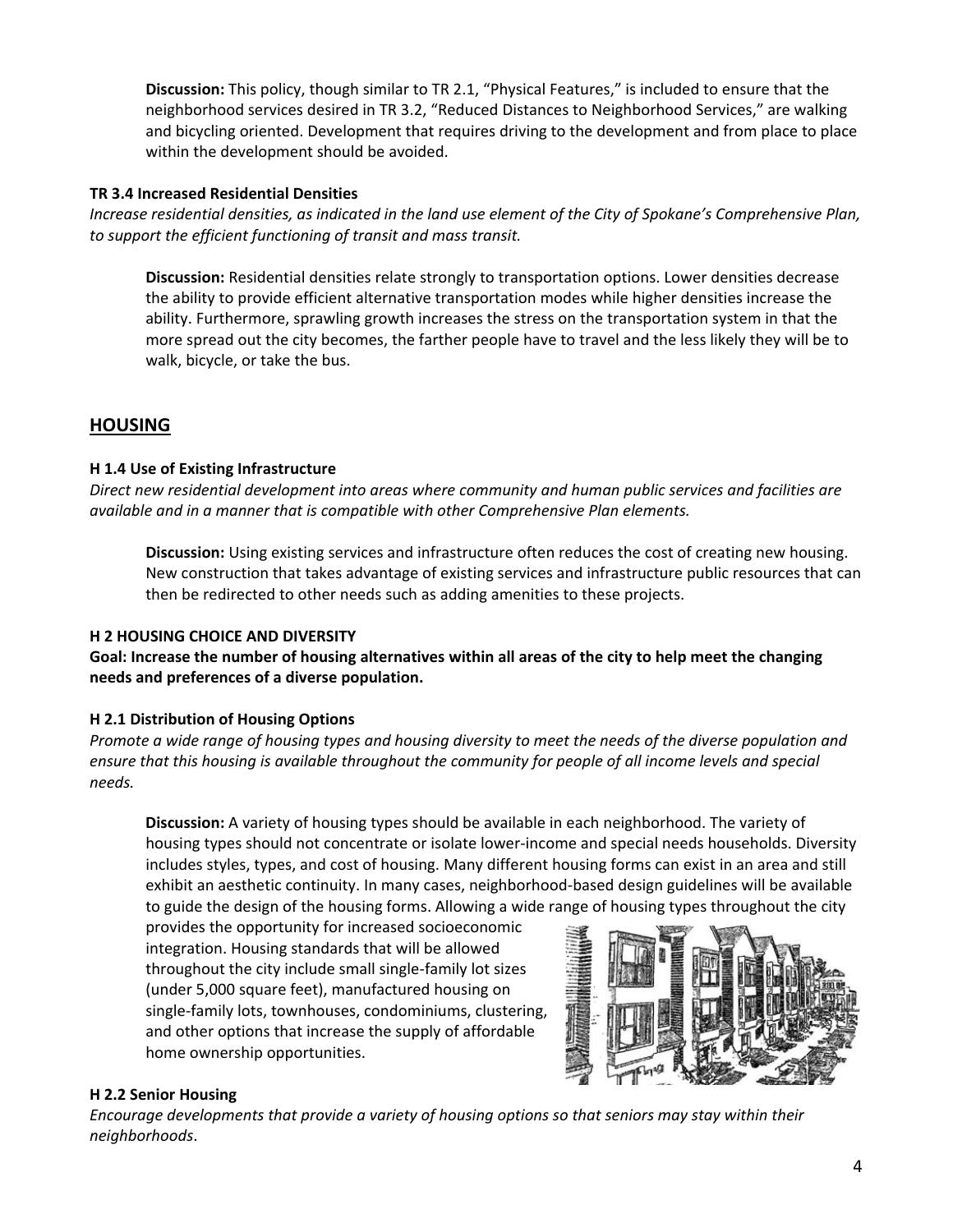**Discussion:** Accessory dwelling units, condominiums, and existing home conversions within centers are examples of other arrangements that reduce maintenance worries and increase access to services.

#### **H 2.3 Accessory Dwelling Units**

Allow one accessory dwelling unit as an ancillary use to single-family owner-occupied homes in all designated *residential areas as an affordable housing option.*

**Discussion:** Accessory dwelling units (ADUs) increase the amount and variety of available affordable housing. ADUs increase the housing stock and living options within neighborhoods in a manner that is less intensive than alternatives. Increasing the mix of housing helps to satisfy changing family needs and the trend of smaller households. They help provide an avenue for seniors, single parents, and families with grown children to remain in their homes and neighborhoods while obtaining extra income, security, companionship and services. Often ADUs allow a more efficient use of existing housing and infrastructure.

Accessory dwelling units should be built in a manner that does not adversely affect the neighborhood. They should be designed to be physically and visually compatible with surrounding structures. In order to ensure management of the additional dwelling is to community standards one of the dwelling units on the lot must be owner‐occupied. Further, in order to maintain a compatible living environment equivalent to surrounding dwellings ADUs shall provide living facilities and space at least equivalent to a studio apartment including a private kitchen, bath and sleeping area.

## **H 3.5 Housing Goal Monitoring**

*Provide a report annually to the City Plan Commission that monitors progress toward achieving the housing goals and includes recommended policy change if positive direction toward achieving the housing goals is not occurring.*



**Discussion:** Using readily available datasets as a basis for a simple set of indicators can highlight what is happening within the larger system. This process should provide assistance in determining what actions are needed to implement the goals and policies and whether revisions to the policies are needed. The public can provide feedback about the indicators that are most important to them.

# **NEIGHBORHOODS**



#### **N 2.3 Neighborhood Redevelopment**

*Identify specific areas in neighborhoods where redevelopment is appropriate, and program the manner in which those changes are to occur, consistent with the neighborhood planning process.*

## **N 2.4 Neighborhood Improvement**

*Encourage rehabilitation and improvement programs to conserve and upgrade existing properties and buildings.*

**Discussion:** Neighborhood citizen groups should focus on home and neighborhood maintenance and improvement through the neighborhood planning process. To stimulate property owners to maintain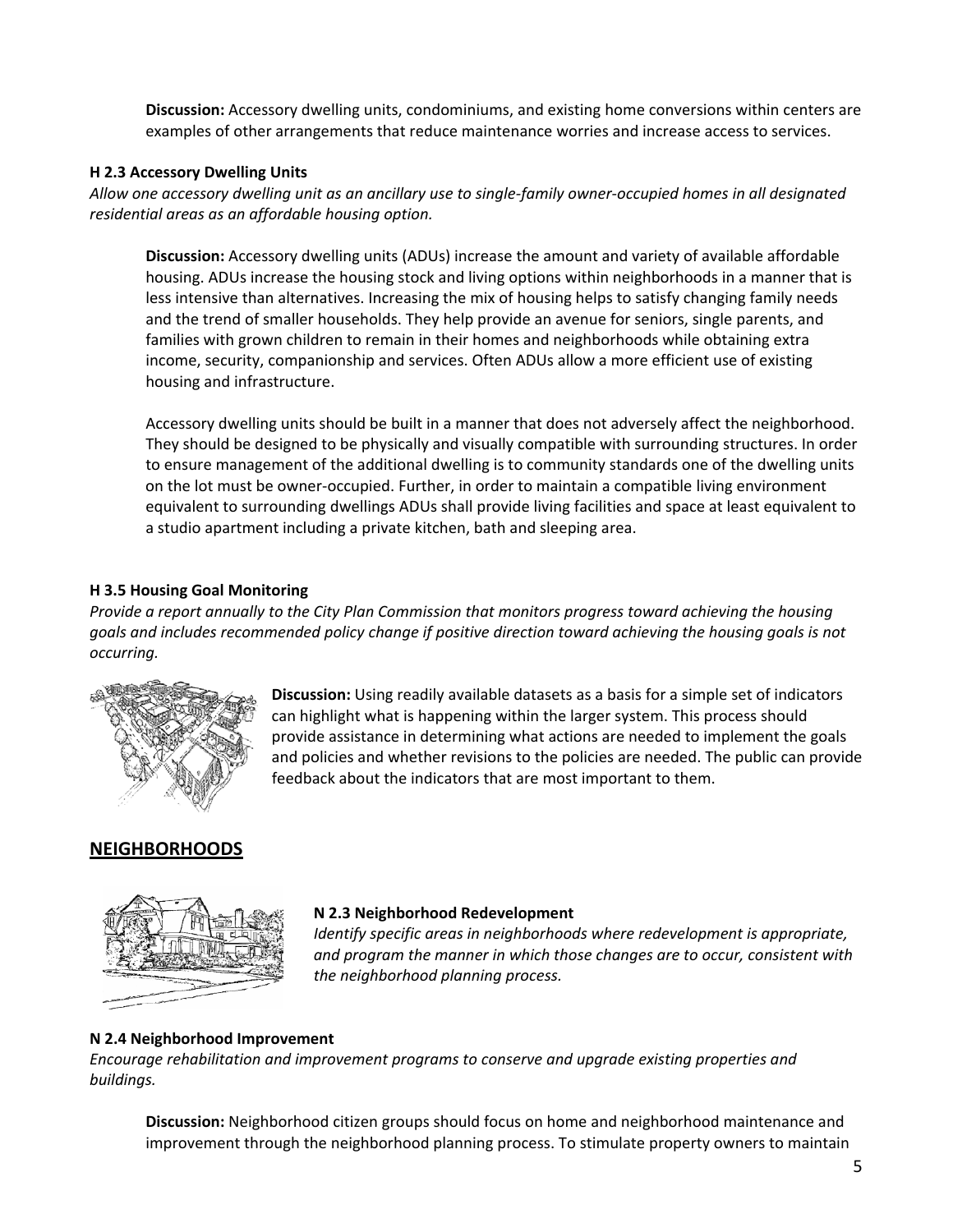or improve their properties, the city should fund improvement programs for inadequate or deteriorating parks, streets, utilities, libraries, community centers, and other public facilities, particularly in older areas.

#### **N 2.6 Housing Options**

*Provide housing options within neighborhoods to attract and retain neighborhood residents, consistent with the neighborhood planning process.*

**Discussion:** A mixture of low, moderate, and high‐income housing should be available within the neighborhood or neighborhood center. Various types of housing that provide lifestyle choices for our diverse population should also be available. Apartments, condominiums, townhouses, rowhouses, duplexes, and single‐family homes are examples of housing options. The housing in downtown Spokane primarily consists of multifamily units



targeted for low‐income and elderly occupancy. While it is important to continue to meet the needs of the low‐income and elderly, downtown Spokane can also benefit from meeting the housing needs of a wide range of consumers, from affordable, below market rate housing to luxury units. Other downtown areas across the nation have discovered a demand for market rate units, particularly with young professionals and empty‐nesters. Increasing the number and diversity of downtown residents helps to support retail and neighborhoods services and generates day and night activity in downtown Spokane.

# **URBAN DESIGN AND HISTORIC PRESERVATION**



#### **DP 1.4 New Development in Established Neighborhoods**

*Ensure that new development is of a type, scale, orientation, and design that maintains or improves the character, aesthetic quality, and livability of the neighborhood.*

> **Discussion:** While compatibility is more of an issue in established neighborhoods, new development needs to take into account the context of the area and should result in an improvement to the surrounding neighborhood.

## **DP 3.8 Infill Development**

*Ensure that infill construction and area redevelopment are done in a manner that reinforces the established neighborhood character and is architecturally compatible with the surrounding existing commercial and residential areas.*

**Discussion:** Infill construction can represent a benefit to the community that does not necessitate an expansion of the infrastructure when done in a manner that does not detract from the area. Flexible design standards enable infill development that is architecturally compatible with the context of the proposed area by permitting higher intensity activities without detracting from the existing character of the area.

#### **DP 6.2 Access to Housing Choices**

Encourage building and site design that that allows a variety of housing forms while being compatible with the *character of the immediate surrounding area, thereby generating community support for development at planned densities.*